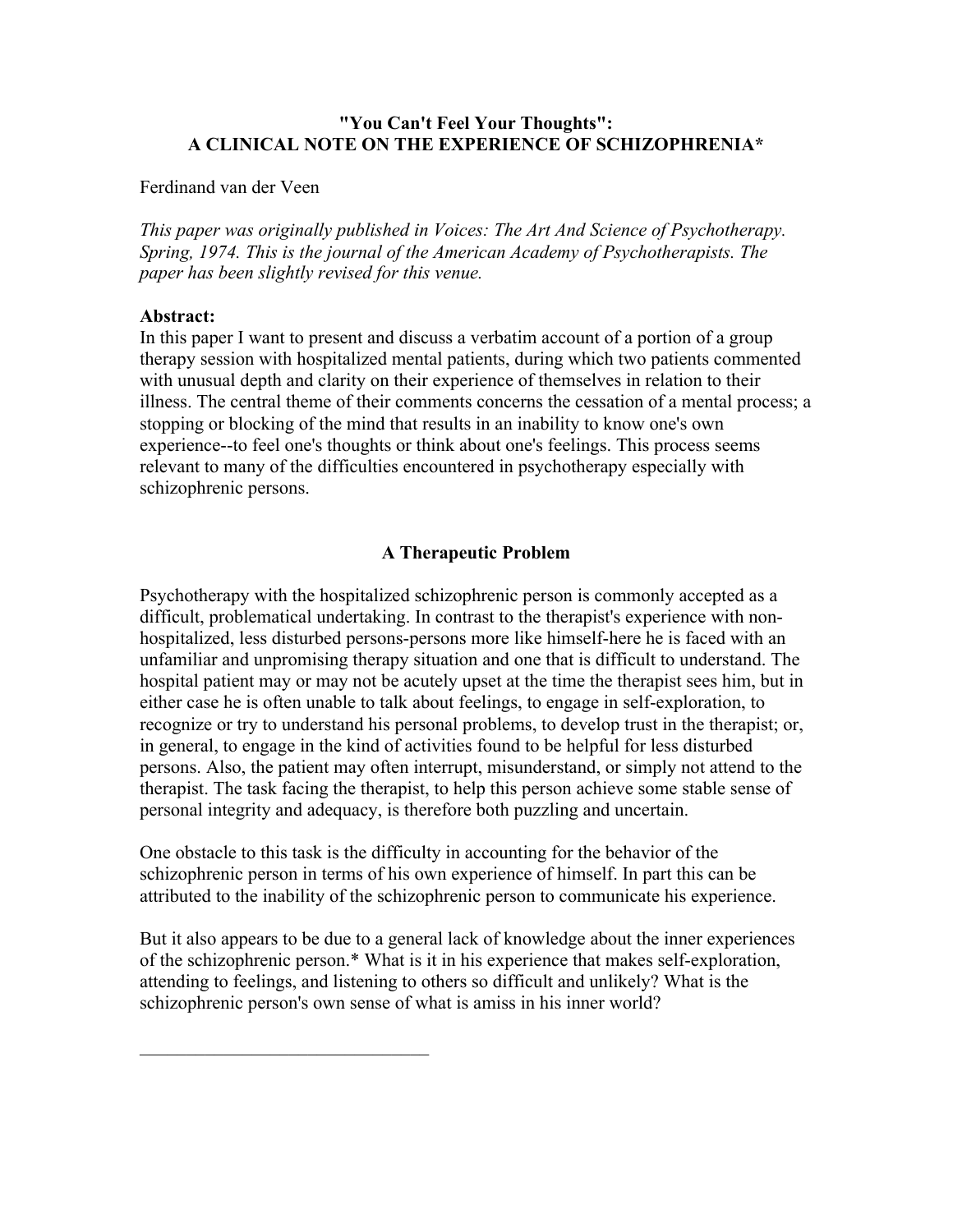\*This paper was first drafted while the author was at the Wisconsin Psychiatric Institute, and was partially supported by USPHS Grant No. 3496 to Carl R. Rogers. Appreciation is extended to Norton Stoler and Eugene Gendlin for their helpful criticisms.

# The Experience of Two Schizophrenic Patients

 $\mathcal{L}_\text{max}$ 

The purpose of this paper is to provide a partial answer to these questions in the words of two schizophrenic patients, as they talk about their experience during a session of group therapy. The following quarter-hour of a group therapy meeting (the tenth such, with a group of eleven patients) is presented verbatim to give as accurate a picture as possible of the way in which the patients viewed their own experience.

One patient, Joe, is in his middle twenties and comes from a rural background and has had little education. Roy, the other patient, is in his middle thirties, and considerably more educated.\*\* Both Joe and Roy have been severely troubled by schizophrenic experiences and episodes for a number of years. The author served as therapist for the group. No attempt is made here to analyze the therapist's statements; they are included to provide the original context for what the patients said. Generally, the tone of the therapist expressions is consistent with an attempt to understand in a tentative fashion the present experience of the patients and to encourage self-exploration and personal identity. The excerpt begins with the therapist asking a question of one of the patients:

*Therapist*: (To Roy) . . . I think it has something to do with, well here's somebody who really cares enough, somehow, that he wants you to get well. I was wondering, what do you think of that? What do you think of Jack feeling this way (toward you)?

*Roy*: (Rejecting Jack's caring about him) Well, what is well? I'm comparatively well today! At least I'm not depressed. At least I'm not a ... I don't have these constant thoughts going through my mind. I'm not overly anxious today.

*Therapist*: (Wanting to understand) That you're actually feeling pretty good already, today.

*Roy*: I suppose the mind takes just so much and then it can't take any more and it just blocks out all this terrible, terrible thing that's gone on for the last two or three months.

*Therapist*: Hm ... Your mind, somehow, inside you, said, "Well, that's enough. This, this is as much as I can handle, and I'm just not going to think about all these things."

*Roy*: Well, (sigh) I, I know there is something terribly wrong with me and I know I'm sick. And I guess once you try to, to accept, try to accept this thing, that's a step.

 $\mathcal{L}_\text{max}$ 

<sup>\*</sup>Shlien (4) has discussed the genesis and the results of the psychotic state: "Once experienced, this is indescribably frightening, and the acute state leaves (the person)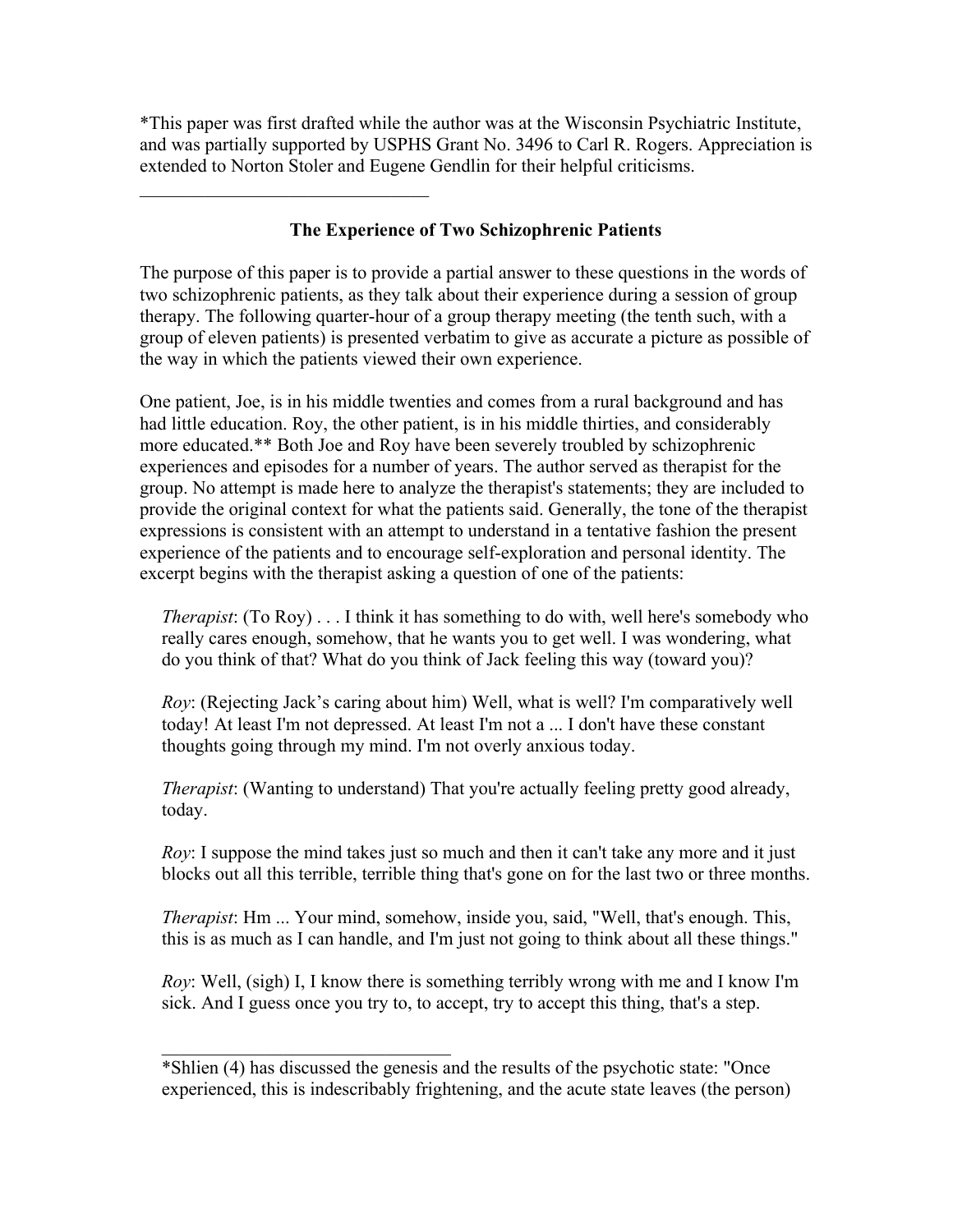deeply shaken and unsure of himself now he knows what psychosis is, even though we do not (1961, p.293).

\*\*Assumed names are used for the patients and identifying material in the transcript has been slightly altered to avoid recognition.

But, but, ah, you're sick that's all (gently spoken), and when I'm, I feel pretty good today, I'm still probably even more sick right now than I was months ago. I don't know.

*Therapist*: You really have no way of telling how sick you are.

 $\mathcal{L}_\text{max}$  , where  $\mathcal{L}_\text{max}$  and  $\mathcal{L}_\text{max}$  and  $\mathcal{L}_\text{max}$ 

*Roy*: No.

*Therapist*: But you feel pretty sure that you are, that you are not well, the way Jack would like you to be.

*Roy*: Well, I know that, what I went through, was, was a sickness, and, ah, complete mental collapse and, I have written down things in the notebook that I have, my reactions, reactions of myself towards people and the reactions of people towards me, and most of the reactions are reactions (quietly explaining) of ah, of ah, (sigh), well, (more quickly and with more emphasis) that lead me to believe that, that there is something very obviously wrong with me, that, that everyone, can see it. Because when I talk to people I, ah, going on in my mind all the time are things that, ah, I'm sure they are thinking (T: Hm.) And which I'm sure they are thinking.

*Therapist*: Right now?

*Roy*: Hm?

*Therapist*: Right now?

*Roy*: Right at this moment?

*Therapist*: While you are talking to us.

*Roy*: No, because yesterday and today have been sort of good days. If they are good days, they are good days in the fact that I'm fairly calm. But as I said, perhaps I'm sicker than I was even when I was upset.

*Therapist*: Why is that?

*Roy*: Why? Because when I do feel like this, when I do feel the way I do today, it's a feeling of ah, that I'm rejecting everything that I wrote down in this notebook, of my feelings, and so forth.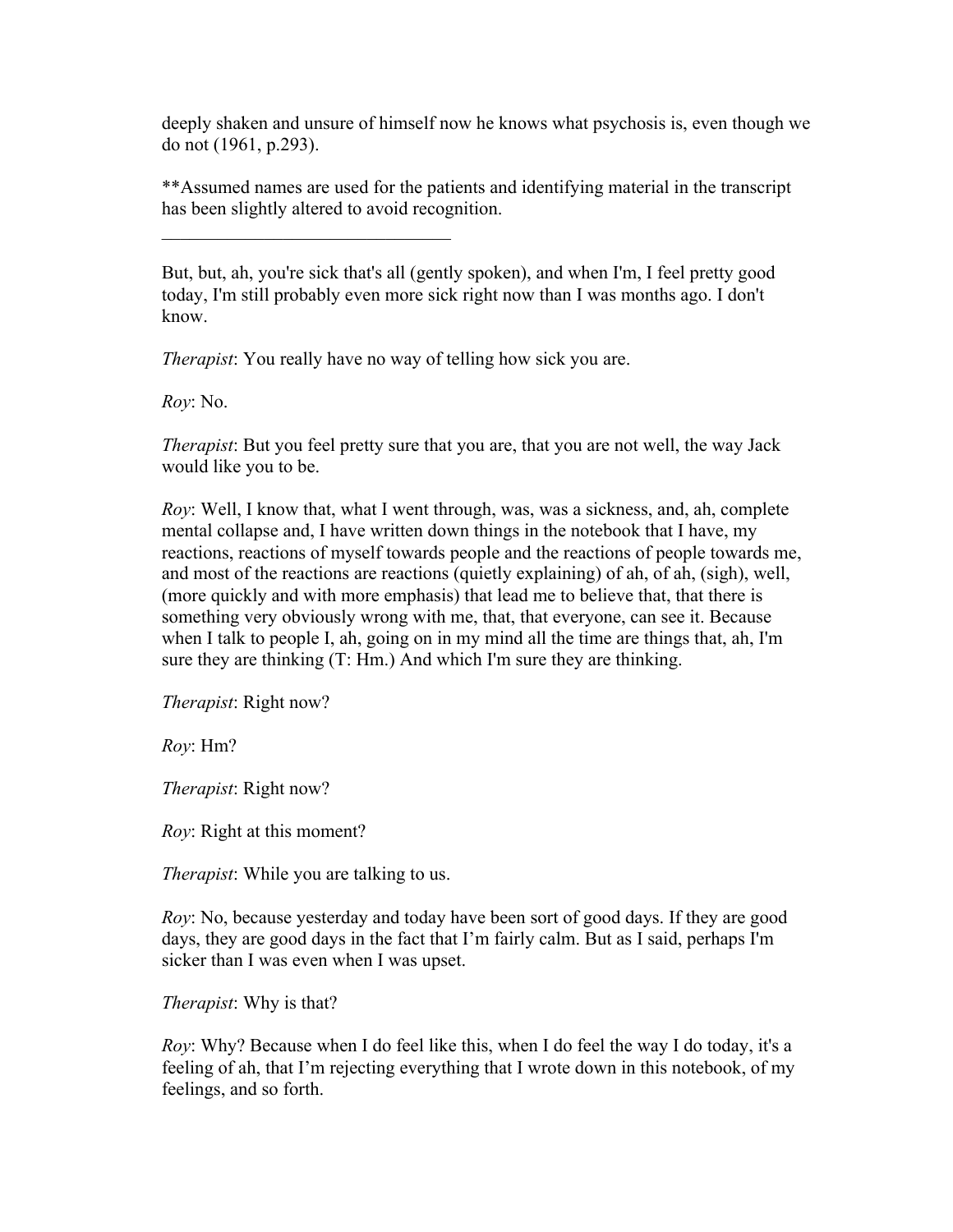*Therapist*: You're saying that never happened or something?

*Roy*: (Quietly, but emphatically) No, no, the feelings happened, but I must go back to this, to try to figure out what's wrong with me. (More emphatically) I must go back to this to find out what happ-- what, what's wrong with me, so that I don't get upset again like I did before. There is this constant fear that I'm going to get upset again; and go through what I went through last August and September.

*Therapist*: Hm. And that was so frightening and terrible, you somehow want to feel very sure you don't have to ever...

*Roy*: If I have to, I, I don't want to forget that because that's most important. Before, I always forgot this. I managed to go along, and (sigh) and drag myself around, even though I was depressed many days, and everything. But, then what happened? Bingo! I up, I got, I went to pieces again. That has happened now twice in the last two years. And I don't want to go through that again, I'd rather be dead . . . I, I just can't think of how hard it was for me.

*Therapist*: Hm (softly).

*Roy*: . . . And I just hope that it doesn't, I just hope. You see, I can't be sure, it may be even more severe than it was last year, and, if it's more severe, it will be even worse, it will be, and I can't comprehend this, I'm so, in such a terrible state ....

*Therapist*: Hm.

*Roy*: That I just . . . I just can't comprehend this. 1, it's like trying to comprehend infinity.

*Therapist*: Can't even think of something worse than the way you felt, last September. Somehow that's really there now in you, that, "by God, I can feel this way. That can happen to me. And that is so horrible, I don't, I don't ever want to forget that, I don't, I want to somehow find out about it. In some way feel reassured or assured that it won't happen again, and, not to be afraid of that, of it happening again"... And that's why you feel a little suspicious when you, when you're like you are today, because you realize, "Well, when I feel this way for very long I'm very likely to forget how upset I was, or something. And I don't, I don't want to forget that, that's too important." ... Is that right, or...?

*Roy*: Yes, that's right. (Pause)

*Therapist*: Do some of the rest of you, who've been kind of quiet today, have some thoughts on this?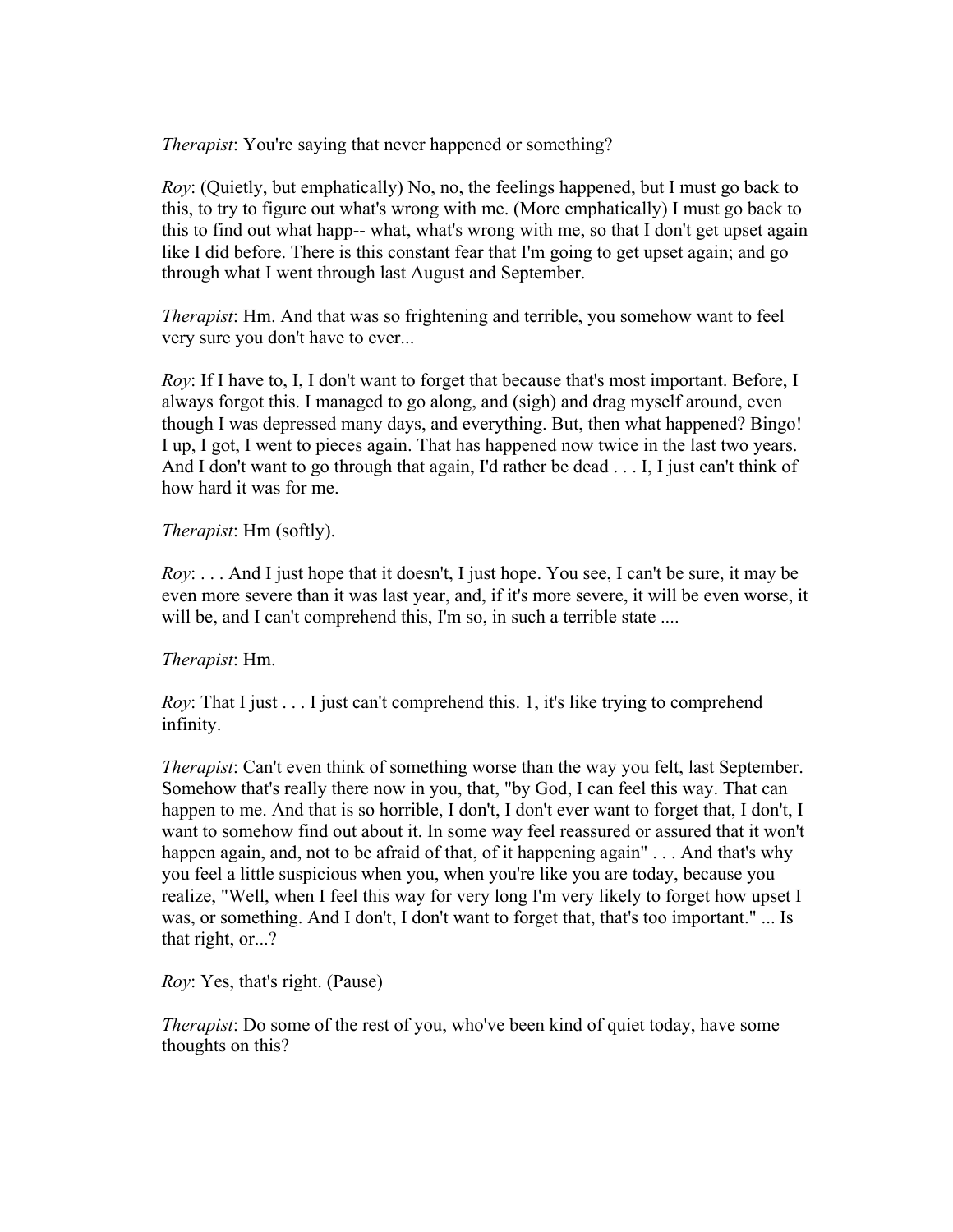*Joe*: It seems like I went through the same thing, ah, last spring, cause my mind was taking so much of, what he was talking about and then, and towards last May, towards summer, ah, my mind just couldn't take no more, it just, stopped like that, and, ah, (Therapist: Hm-Hm) I've been going along like that ever since.

*Therapist*: That you, too, had a kind of episode of just feeling ....

Joe: (Interrupts) Feelings, feelings that of hearing, kind of like, remember--trying to think that what everybody else is thinking and, ah, and hearing, kind of imagining voices and that and, got so, it got so your mind couldn't take it no more, then it stopped.

*Therapist*: Hm-hm. I see. It was the same quality of this getting worse and worse and worse until you just, you reached your limit and ah, shut it off, in a way.

*Joe*: Yeah.

*Therapist*: And there's somehow also the feeling, like Roy has, that this is still part of you, in a way, it's just kind of, shut off, but ....

*Joe*: It, it's still part of me, it, for all I know I could be sicker (now) than I really was, but ah, it's just that it's calmed down so that it don't, don't seem that way right now.

*Therapist*: Um-hm. I see. Right now you don't feel that way.

*Joe*: That's right.

*Therapist*: Hm-hm. I was just wondering because you, you've asked for EST (electroshock therapy) and so on. So I, I thought it might still be, might be there for you, something like, still be upsetting you in some way.

*Joe*: (Explaining) Oh, ah, it's hard for me to get a thought in my head that, that I can feel, you know. It's hard for me to think, I, so I can feel. I can think in a calm way but I can't remem-- think, ah, think so that, so I can ah, feel it in my head much. I thought, that's why, I say I might be, ah more sicker than I really was, but I'm just in a calm way. I know that ah, when I first came, the University doctor, when I was up in the ward there, checked me over and he said ah, "Your head must be like a radio, I mean, you can't get a," I don't know why he said it, why he referred to it like a radio, but he said "You can't get a thought in your head, ah seems like you're scared to think, get a thought in your head."

*Therapist*: Hm-hm. That somehow, well, I guess my way of understanding that is that, shutting down this way, like you did last summer, somehow, let you close your mind to thinking, in a way.

*Joe*: Yes.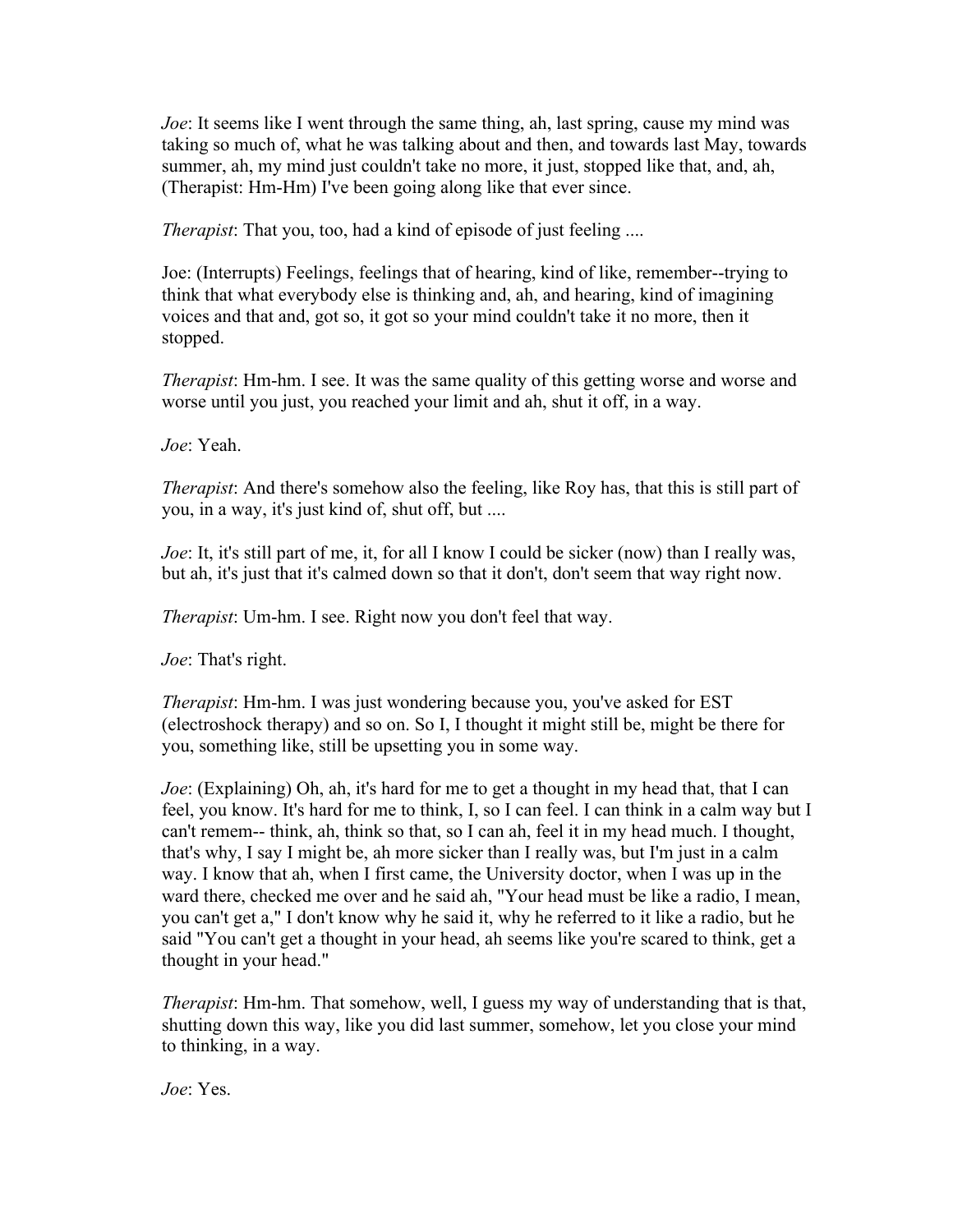*Therapist*: And, ah, even though you can be calm now, it's kind of costing you, paying the price of not really,

*Joe*: Being able, being able, being able to think.

*Therapist*: Yeah.

*Joe*: Yeah.

*Therapist*: Or at least feel like you're thinking. Guess that's more it, because you are obviously thinking, you're doing,

*Joe*: In a calm way. You can't feel it though, feel your thoughts or thinking.

*Therapist*: Hm-hm. It's the feeling of, "I'm really thinking this," That's not there. (Joe: Yeah). And that makes you wonder (Joe: Yeah) "Aren't I still sick, or a feeling like that, if I can't really feel my thinking?" . . . It's interesting that both of you two should feel this way. Here both of you are feeling kind of calm today, but both of you are wondering if you're not sicker now than, than you were before.

*Joe*: Yes.

*Therapist*: I think I understand it better now.

*Roy*: (Aggressively) Do you think we are?

# The Meaning of Their Experience

A central theme in the many ideas and feelings the two patients expressed during this excerpt is the occurrence of what might be termed the loss of the ability to know their experience. Amid much tentativeness, confusion and hesitation, they expressed this loss in a number of ways:

Roy said that his mind blocked in response to great turmoil, that he is unable to know whether he is sicker now than before, that he needs to reestablish contact with an essential part of his experience to guard against a recurrence of the turmoil and terrible suffering.

Joe expressed much the same uncertainty as Roy about being sicker now than when he was upset, and that his mind stopped when his experience became intolerable. He also said that now it is hard for him to get a thought in his head which he can feel. He almost said it is hard for him to think while remembering feelings. It is as if he can think, but not about or with feelings. The effect of this is that he is not really able to think, or, stated in a more precise way, that while he might be able to think, he cannot feel it, he cannot feel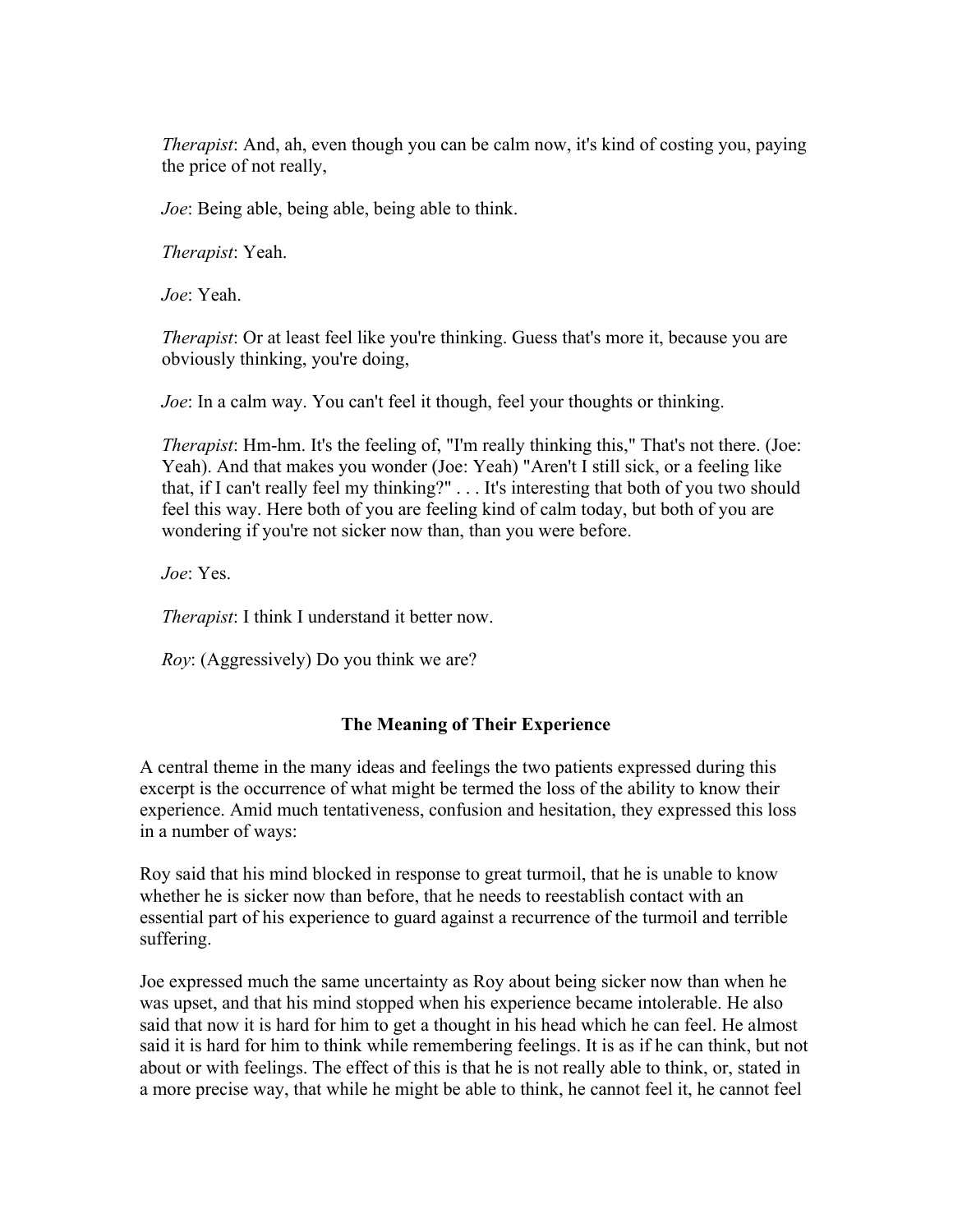his thoughts. At the end of the excerpt, in response to the therapist's somewhat impersonal statement, Roy reasserted both the importance of knowing and his own inability to know, by aggressively demanding that the therapist tell him whether he is sicker now than before.

Three elements in what Joe and Roy said seem especially difficult to account for in our present understanding of personality and personality change. They are (1) the stopping of one's mind, (2) a profound pervasive uncertainty about oneself, and (3) an inability to feel one's thinking. A possible connection between these elements in the patients' descriptions may be outlined as follows:

- 1. Chronically stressful mental conditions lead to a cataclysmic upset in the person's inner experience involving both thoughts and feelings.
- 2. This terribly painful upset is halted by the cessation of a fundamental mental process, experienced as a stopping or blocking of the mind, which quiets the upset.
- 3. As a consequence of this mental cessation a profound connection between the person's thoughts and feelings is no longer intact. While it is again possible for them to think rationally, they no longer have a direct sense of their inner experience, including the experience of their own thoughts. They cannot think about their feelings nor feel their thoughts. And they can not judge their own state of well-being.\*

# Implications for the Patients' Lives and for Therapy

The loss of the ability to know themselves, to think about their feelings and feel their thoughts, to be in touch with and use their own experience, has a profound effect on many aspects of the lives of the patients. It means that a pervasive uncertainty attends many of the simple day-to-day decisions they need to make regarding their lives; it means that such elementary personal knowledge as whether they felt a particular way, angry for example, is mostly beyond their understanding;

it means that the effects of future events are largely unpredictable. These and other consequences of this loss helps us understand their sometimes overwhelming inadequacy in functioning, as well as their adequate and essentially normal behavior in certain impersonal situations where reliance on a knowledge of their own experience is unimportant.

The loss of the ability to know themselves may also help to account for a number of the puzzling aspects of the behavior of such patients in therapy. It has many consequences in terms of what they would then not be able to do. It means that they would be unable to communicate their feelings or attitudes accurately, or to explore their own part in their difficulties and problems, or to form a close trusting relationship, or to use their own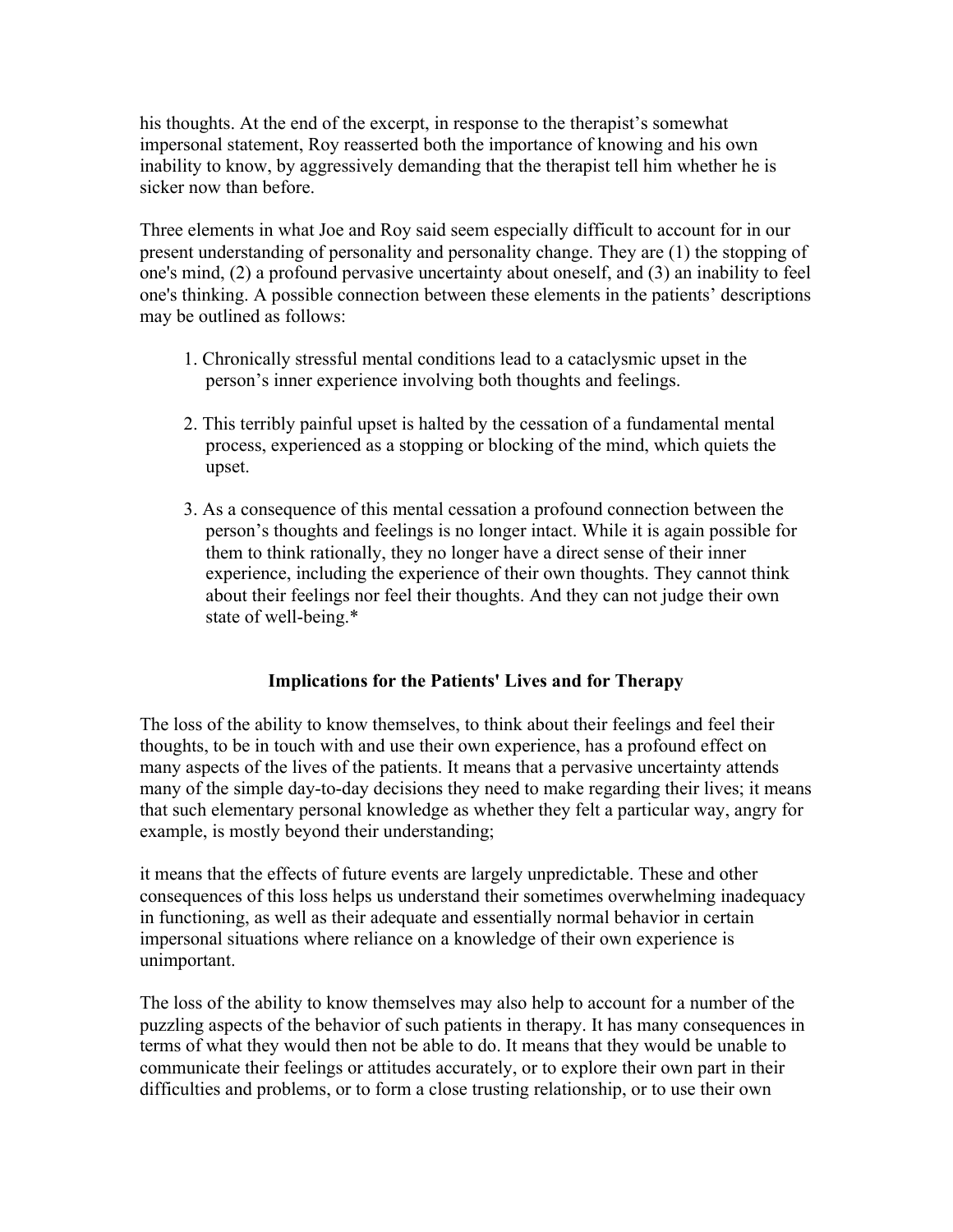judgment in evaluating their experiences, or to achieve a sense of their own personal identity. To the degree, therefore, that, as in the case of the patients, intellectual functioning can not be included in an experience, knowledge is not possible.

 $\mathcal{L}_\text{max}$ 

 $\mathcal{L}_\text{max}$ 

\*In an article on the goals of psychotherapy, Malone, et al., (2) mention the following anonymous quotation: "The poet straggles to make the reader 'think about his feelings, but even more importantly, feel about his thinkings,'" which illustrates the especially human and central quality of the interplay between our thoughts and our feelings.

Gendlin, in Experiencing and the Creation of Meaning (1) has presented a theoretical formulation of therapy which holds that meaning comes from and depends upon feelings, or more exactly, on the ability of the individual to refer directly to his inner experiencing.

A similar viewpoint, arrived at from a completely non-clinical frame of reference, is presented in the philosophy of Whitehead (5), which refutes the primacy of strictly sensory data in arriving at knowledge. "The philosophy of organism . . . explains the process (whereby there is the experience) as proceeding from objectivity to subjectivity, namely, from the objectivity, whereby the external world is a datum, to the subjectivity, whereby there is one individual experience. Thus, according to the philosophy of organism, in every act of experience there are objects for knowledge; but, apart from the inclusion of intellectual functioning in that act of experience, there is no knowledge (1929, p. 256)." (Italics added).

In addition to the implications for the lives of the patients and for their behavior in therapy, the patients' descriptions are also relevant to the experienced continuity on the part of the therapist between more and less disturbed persons, and between them and the therapist. It has often been said that schizophrenia or psychosis is a matter of degree, not of kind; also, that all persons have experiences similar to those of the schizophrenic, but not to the same extent. This similarity in kind between the various degrees of disturbance is supported by the occurrence of the kinds of problems described above for most therapy relationships, though to a lesser degree.\*

On the other hand, if we consider the similarity and continuity between degrees of disturbance and between all human experience in the light of the descriptions of the patients, one salient fact emerges. It is that these persons have directly experienced the cessation of a mental process, a stopping of the mind, followed by an inability to know their experience, to judge their own well-being and to feel their thinking. While it is likely that at one time or another most of us have been unable to feel our thoughts or to know how we are, we have probably not directly experienced the actual interruption of the process that makes this possible nor, of course, the cataclysmic pain that appears to lead to such an interruption. We still have a strong sense of the possibility of feeling our thoughts, of being able to come to know about our experience, of, in a word, our potential for personal growth. In schizophrenia, on the other hand, the person may have directly experienced the loss of this potential. It would follow that a central problem in the